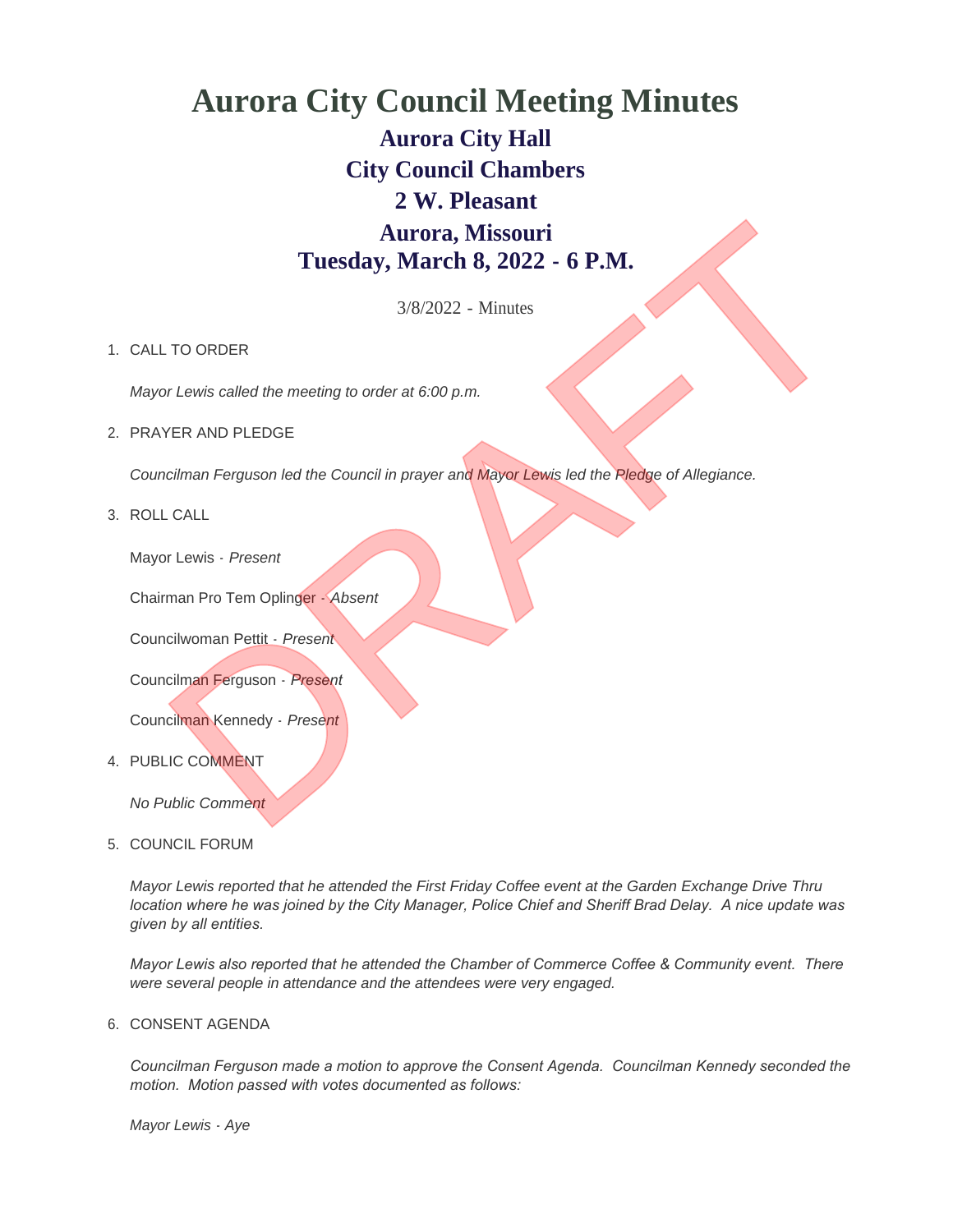*Chairman Pro Tem Oplinger - Absent*

*Councilwoman Pettit - Aye*

*Councilman Ferguson - Aye*

*Councilman Kennedy - Aye*

6.I. Approval Of Minutes-City Council Regular Session February 22, 2022

*See Consent Agenda*

6.II. Approval Of Minutes - City Council Work Session March 1, 2022

*See Consent Agenda*

February/March Appropriations 6.III.

*See Consent Agenda*

7. OLD BUSINESS

*No Old Business*

- 8. NEW BUSINESS
	- 8.I. Update And Discussion 2019 WWTP Improvement Plan

*Eric DeGruson with Allgeier Martin & Associates was unable to attend due to illness. Update postponed to the next meeting.*

8.II. Resolution No. 2022-1839 Building Permit Fee Reduction

*Community Development Director Carrie Howlett addressed the Council advising that the resolution was prepared based on discussion with Council at the last meeting. Ms Howlett further explained the contents of the resolution and gave clarification to Council regarding the City's current building permit fees in comparison to other cities.* pproval Of Minutes - City Council Regular Session February 22, 2022<br>See Consent Agenda<br>Deproval Of Minutes - City Council Work Session March 1, 2022<br>Dee Consent Agenda<br>Desconsent Agenda<br>BUSINESS<br>RIG Business<br>Depart of DeGr

*Councilman Ferguson made a motion to accept Resolution No. 2022-1839. Mayor Lewis seconded the motion. Motion passed with votes documented as follows:*

Mayor Lewis - *Nay*

Chairman Pro Tem Oplinger - *Absent*

Councilwoman Pettit - *Aye*

Councilman Ferguson - *Aye*

Councilman Kennedy - *Aye*

9. STAFF REPORTS/ORGANIZATIONAL BUSINESS

*No Board Liasion reports.*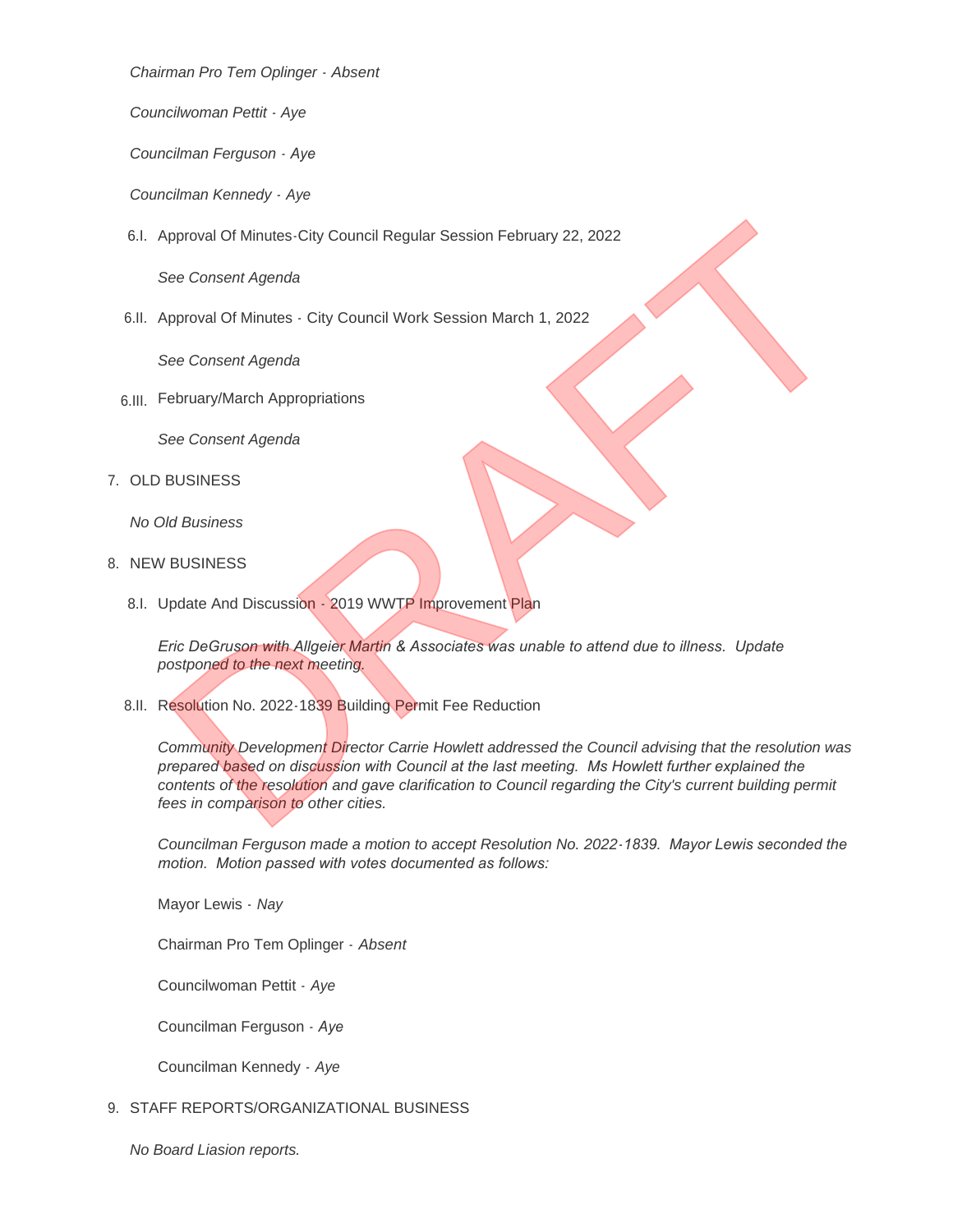*Street Department Superintendent Jason Jordan addressed the Council regarding the seasonal change of daily hours for his department. Mr Jordan advised that his staff gave positive response to the seasonal change last year and all were interested in the change again this year. The Department will work 10 hours per day, 4 days per week for a period to begin in early April and end in October. Daily hours will be 6:00 a.m. - 4:30 p.m. No negative response from Council.*

*Mayor Lewis addressed the closing of the Elliott Avenue entrance into Maple Park Cemetery. City Manager Holmes advised that Cemetery Sexton Brad Blankenship has reported great improvement in cemetery traffic, vandalism and safety since the closing of the entrance. Mr Holmes further advised that staff is working to install a reflective sign and more permanent closure of the entrance.*

*Full City Manager Report attached.*

#### 10. ADJOURNMENT

*Meeting adjourned by Mayor Lewis, time noted 7:31 p.m. (Per City Manager Jon Holmes)*

## 11. CLOSED SESSION

# **Pursuant to RSMo 610.021**

(1) Legal actions, causes of action or litigation involving public government body and any confidential or privileged communications between a public governmental body or its representatives and its attorneys.

(2) Leasing, purchase or sale of real estate by a public governmental body where public knowledge of the transaction might adversely affect the legal consideration therefor. However, any minutes, vote or public record approving a contract relating to the leasing, purchase or sale of real estate by a public governmental body shall be made public upon execution of the lease, purchase or sale of the real estate;

(3) Hiring, firing, disciplining or promoting of particular employees by a public governmental body when personal information about the employee is discussed or recorded. However, any vote on a final decision, when taken by a public governmental body, to hire, fire, promote or discipline an employee of a public governmental body shall be made available with a record of how each member voted to the public within seventy-two hours of the close of the meeting where such action occurs; provided, however, that any employee so affected shall be entitled to prompt notice of such decision during the seventy-two-hour period before such decision is made available to the public. As used in this subdivision, the term "personal information" means information relating to the performance or merit of individual employees; es advised that Genetery Sexton Brad Biankenship has reported great improvement in cernation<br>to consider the state of the state of the entrance. Mr Holmes further advised that start is<br>ing to install a reflective sign and

*Mayor Lewis made a motion to go into Closed Session, time noted 6:33 p.m., for the purpose of RsMO 610.021 (2) and RSMo 610.021 (3). Councilman Ferguson seconded the motion. Motion passed by roll call vote with the votes documented as follows:*

*Mayor Lewis - Aye*

*Chairman Pro Tem Oplinger - Absent*

*Councilwoman Pettit - Aye*

*Councilman Ferguson - Aye*

*Councilman Kennedy - Aye*

*Carrie Howlett, Acting City Clerk, exited the meeting, time noted 7:05 p.m.*